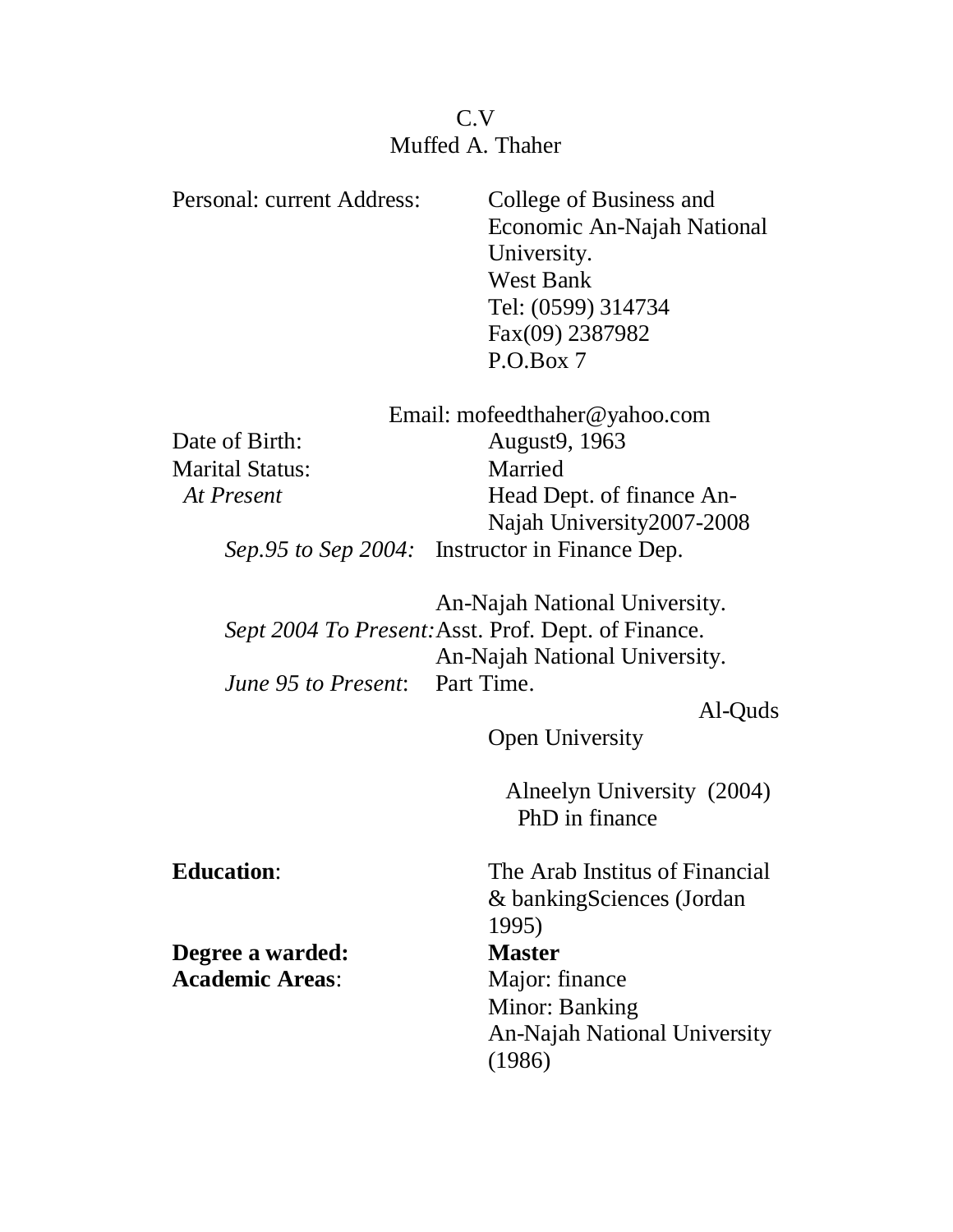Bachelor of Science in Accounting, Minor Economic

**Employment:** 10/95 (Instructor) Department of Business and Finance An-Najah University

> 10/95 Part-time Instructor Al-Quds open University

10/2004 assistant professor An-Najah National University 10/2006 chairman (Finance department)

| Teaching and research interest: | <b>Financial Accounting</b><br>Coporate finance |
|---------------------------------|-------------------------------------------------|
|                                 | Money and Banking                               |
| Courses Taught:                 | <b>Business Mathematics</b>                     |
|                                 | Accounting system                               |
|                                 | <b>Managerial Accounting</b>                    |
|                                 | Finance                                         |
|                                 | Banking management                              |
|                                 | Money and banking                               |
|                                 | Portfolio management                            |
|                                 | Financial management                            |
|                                 | Financial analysis                              |
|                                 | Investment analysis                             |
|                                 | Credit management                               |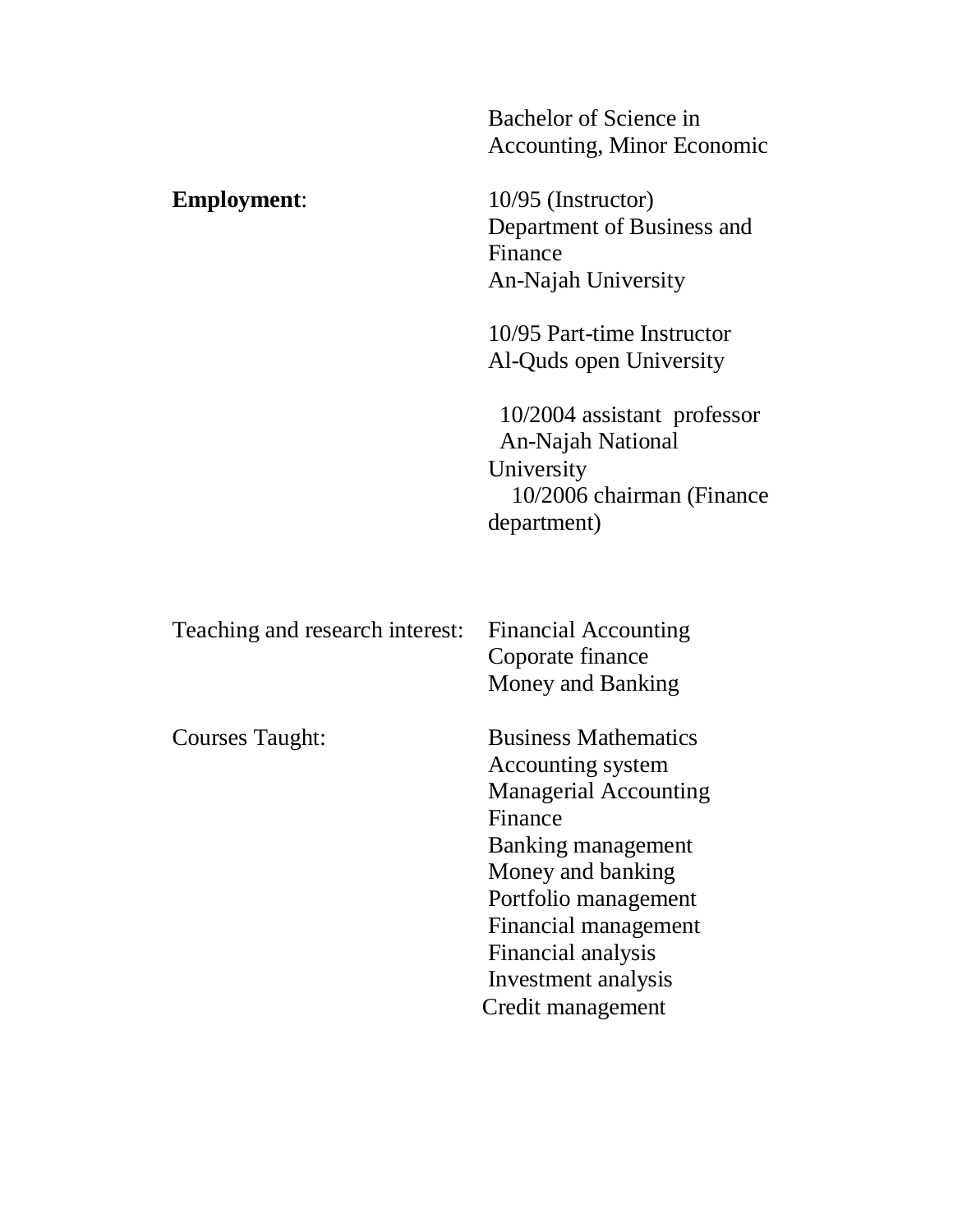Training courses:

- 1. Workshop on agriculture credit, organized by the Arab Institute for Banking and Financial studies (November 19-21-1994), Jordan.
- 2. Training program Titled "Detection of forgery and Bank counterfeiting Jordan(December 21-22, 1993).
- 3. Workshop in titled "the Arab capital market future march 21- 1995" Jordan.

Publication:

- 1. Co-author with N. Abdelkarim, Views on an integrated strategy of for Restructuring the Palestinian Financial sector. The Journal of Palestine policy, The center of Palestine Research and studies, Nablus (summer, 1996).
- 2. Co- author with N-Andalkarim "The capital structure of the Palestinian Non-financial corporate sector in the preand post 1993 periods: Comparative study "Research project Funded by Palestine Economic Policy Research Institute (MAS).
- 3. Co-author with Nur Abu Alrub "principles of finance" first Edition.
- 4. Co- author with Nur Abu Alrub "The effect of Al-aqsa Intifada on the investment Decision in the Palestinian stock exchange market "Abhath Al-Yarmouk" 2004.
- 5. The impact of the divided policy on the market price of the shares of the Jordanian banks "Bethlehem university Journal" volume 22 (2003).
- 6. Troubled Credit Determinants at the Palestinian Banks(2007)
- 7. The impact of the dividend decision on the market price and the trade volume of the traded corporate shares in the Palestinian stock market (2006)